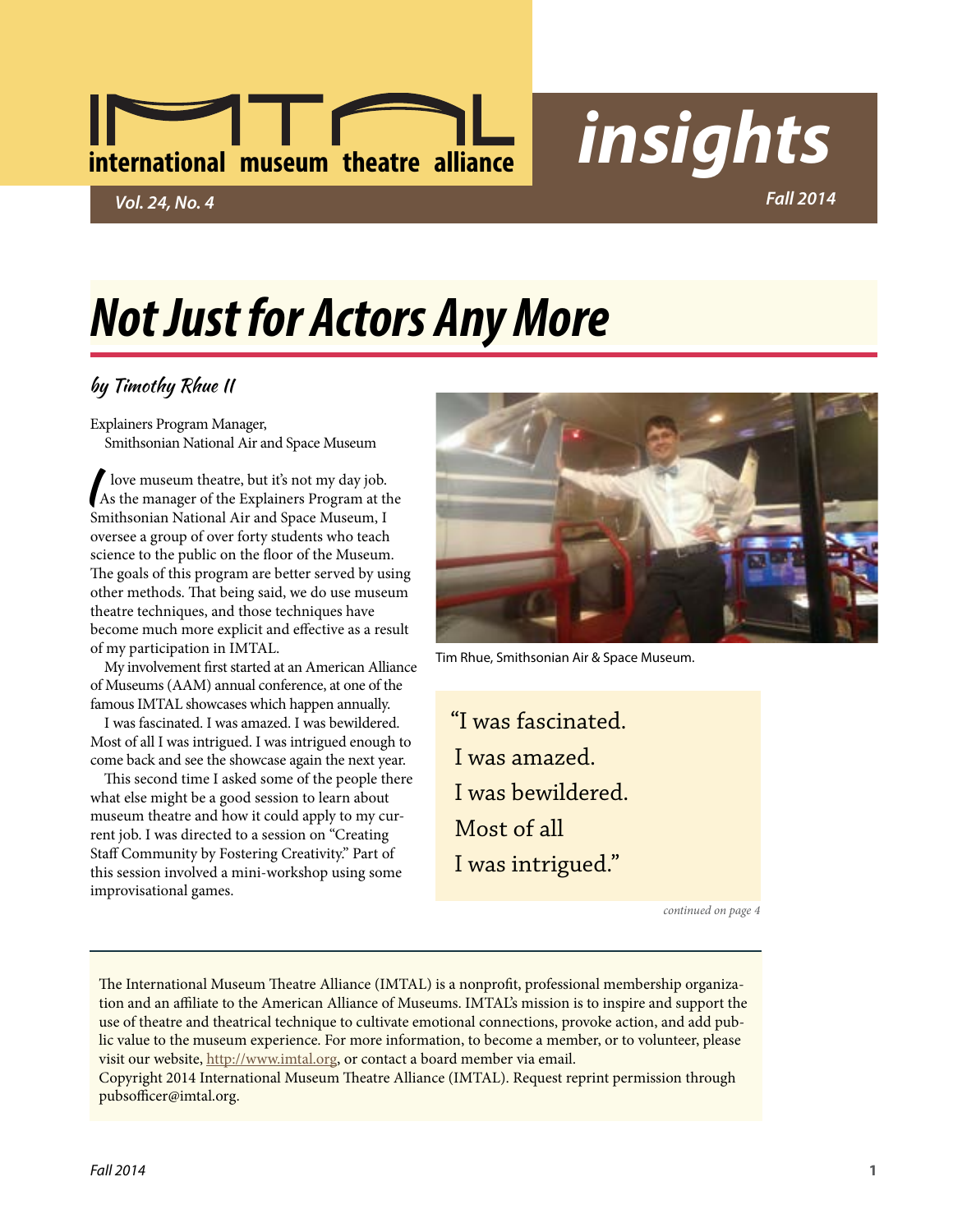## *SAY YES! It's Conference Time!*

**September 28 through October 2, 2014**

### 2014 IMTAL-Americas Conference (and pre-conference, too)

We call it our "regional" conference, but in the case of<br>IMTAL—a global organization—"regional" means Americas. This year, the Museum of Science and Industry (MSI) in Chicago is our host, and they have a grand time planned! You'll want to come early to take advantage of the one-day preconference session, too—a workshop taught by Tessa Bridal on starting museum theatre at your institution.

This is the conference you don't want to miss! What other conference includes tickets to Second City? VIP tickets and shows at MSI, Shedd Aquarium, and the DuSable Museum? Chicago-style pizza? Only IMTAL!

Pre-registration has closed, but you can register on-site. Please note that for on-site registration, some conference items will be

### *Hosted by The Museum of Science and Industry, Chicago*

included only if there is still space available; these include transportation between the hotel and conference venues, Second City show tickets, and food. All conference sessions and IMTAL performance presentations (breakout and plenary) are open to all registrants, including those registering on-site for single or multiple days.

On-site registration location varies, depending on where a particular day's activities take place (MSI, Shedd Aquarium, DuSable); please refer to the conference schedule for details: [http://tinyurl.](http://tinyurl.com/q5bvbhl) [com/q5bvbhl](http://tinyurl.com/q5bvbhl)

## *Editor's Corner*

**New Discoveries:** As I write this, it's 10 days until the 2014 IMTAL Americas regional conference. The day before, September 27, I'll join other board members for the second of our two annual "in person" board meetings, where we'll continue the work on strategic planning we began at AAM last May. We'll talk about what we hope for IMTAL, what discoveries await, what futures we dream of, and how we might get there. Sunday, I'll be in the pre-conference workshop led by long-time museum theatre advocate Tessa Bridal, and Sunday night, I'll plunge headlong into the amazing programs and events the conference committee has lined up.

Attending a conference is always a challenge. Time is tight, money is tight. Deadlines loom. I'm self-employed; in addition to paying my own way, I'm not earning money during the conference. Several other friends are traveling on their own nickel, too—they're either freelance like me, or they're working for sites that acknowledge the value of this conference but aren't quite willing to spring for the cost, or all of the cost, this year.

Yet we all still come. We find a way. We share hotel rooms, we cadge rides and cheap airfares, we count pennies before, during and after. Why?

Because at every IMTAL conference, there are incredible discoveries. Something new every session—an idea, a person, an approach, a technique. A challenge that's been overcome, another that can be, will be, thanks to the creativity, enthusiasm, and dedication of this small and growing group of museum theatre professionals.

Because, as author Kristen Lamb says, "If we aren't learning, we're dying."

Poet Mary Oliver says,

Instructions for living a life: *Pay attention. Be astonished. Tell about it*.

This is what I'll strive for at the conference. This is what I'll do when I return home. This is what I live for every day. I hope you enjoy this issue of Insights—and I hope to see you in Chicago, too!

> Judy Fort Brenneman Greenfire Creative, LLC IMTAL Publications Officer

Kristen Lamb, *Rise of the Machines* (2013), p. 281. Mary Oliver, *Red Bird* (2008), p. 37.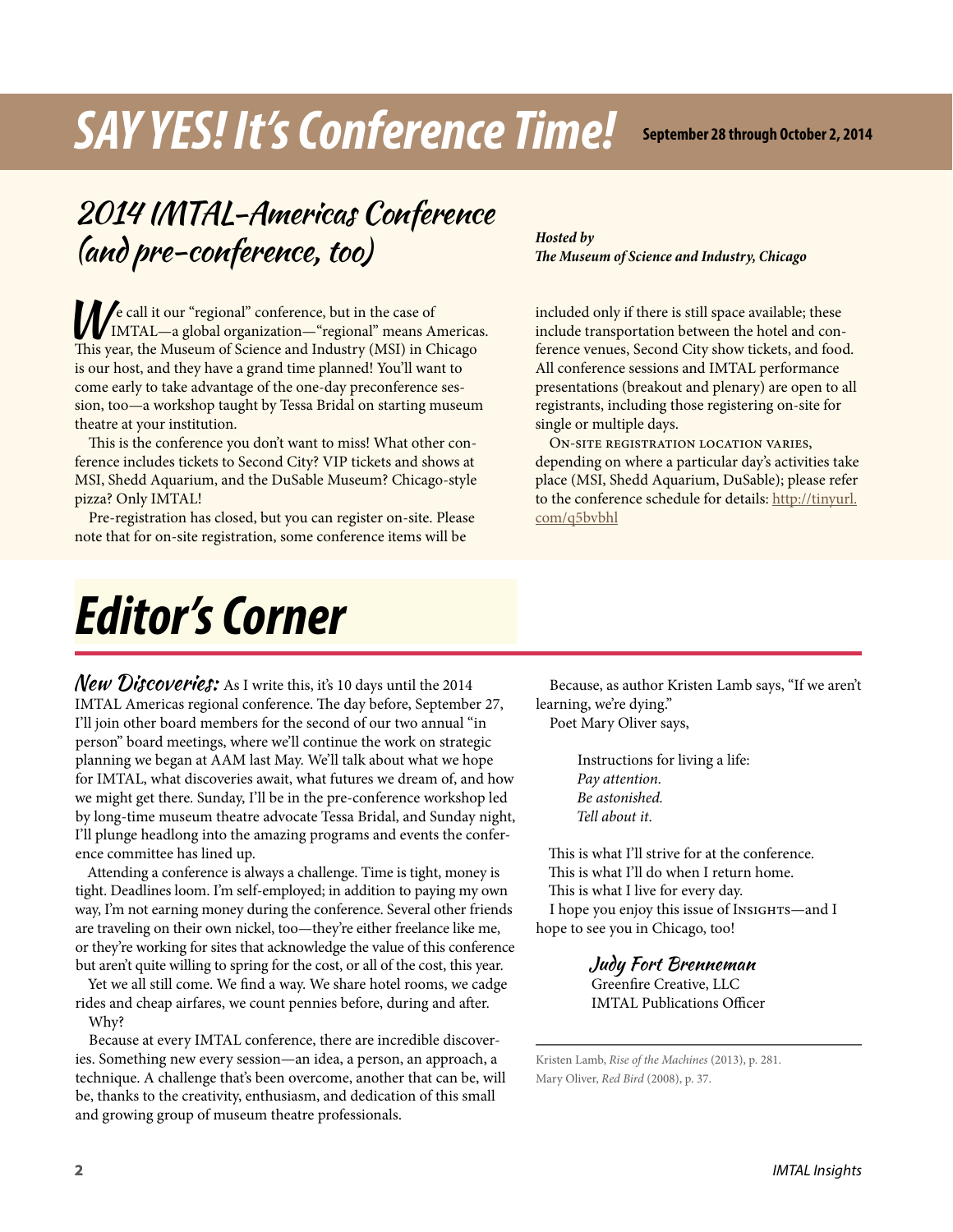## *President's Report*

I love the theme of this issue, *New Discoveries*,<br>because both theatre and museums are funda-<br>next like that discovering a way thin a short that mentally about discovering something about the world or our selves. In the last decade, we have seen many changes in our field and made many new discoveries. Most of these transformations have been extremely positive. While we sadly have seen a couple really amazing museum theatre companies fold, we have also witnessed many new theatre departments grow.

One of the most exciting changes, I find, is the national increase in the use of theatrical techniques. Particularly I find the success and expansion of improv very encouraging. At the Science Museum of Minnesota, we have used improv in performances for years, but we have not until recently used it as a training method, an interview tool, and a daily operational exercise for museum staff. Heather Barnes, Director of Guest Experiences at the Museum of Science and Industry, first introduced me to this methodology of improv at, you guessed it, an IMTAL conference.

Since then, I've had the pleasure of taking part in this infectious manifestation of improv. Heather and I partnered with other colleagues and the Nanoscale Informal Science Education network to train staff on the importance of improv techniques and exercises. The workshop focused on how to host successful conversations between visitors and staff, and improv was the training strategy to improve these conversational skills. Sixty institutions participated and almost all of them have implemented improv into their institutions. It is promising to know that so many museums are taking advantage



of impactful theatrical techniques—and these are just the institutions we know about.

Speaking of which, if you know of any institutions that are using live performances or theatrical techniques, please encourage them to join IMTAL. We know that they are out there, and we are only as strong as our membership. And thank you for your IMTAL membership.

Cheers to new discoveries and continued growth in the field of museum theatre!

### Stephanie Long

Science Museum of Minnesota, IMTAL President

"The games are particularly effective at getting the participants to pay attention to their surroundings, work in the moment, think quickly, and be accepting of others' requests."

Tim Rhue (see the article beginning on page 1)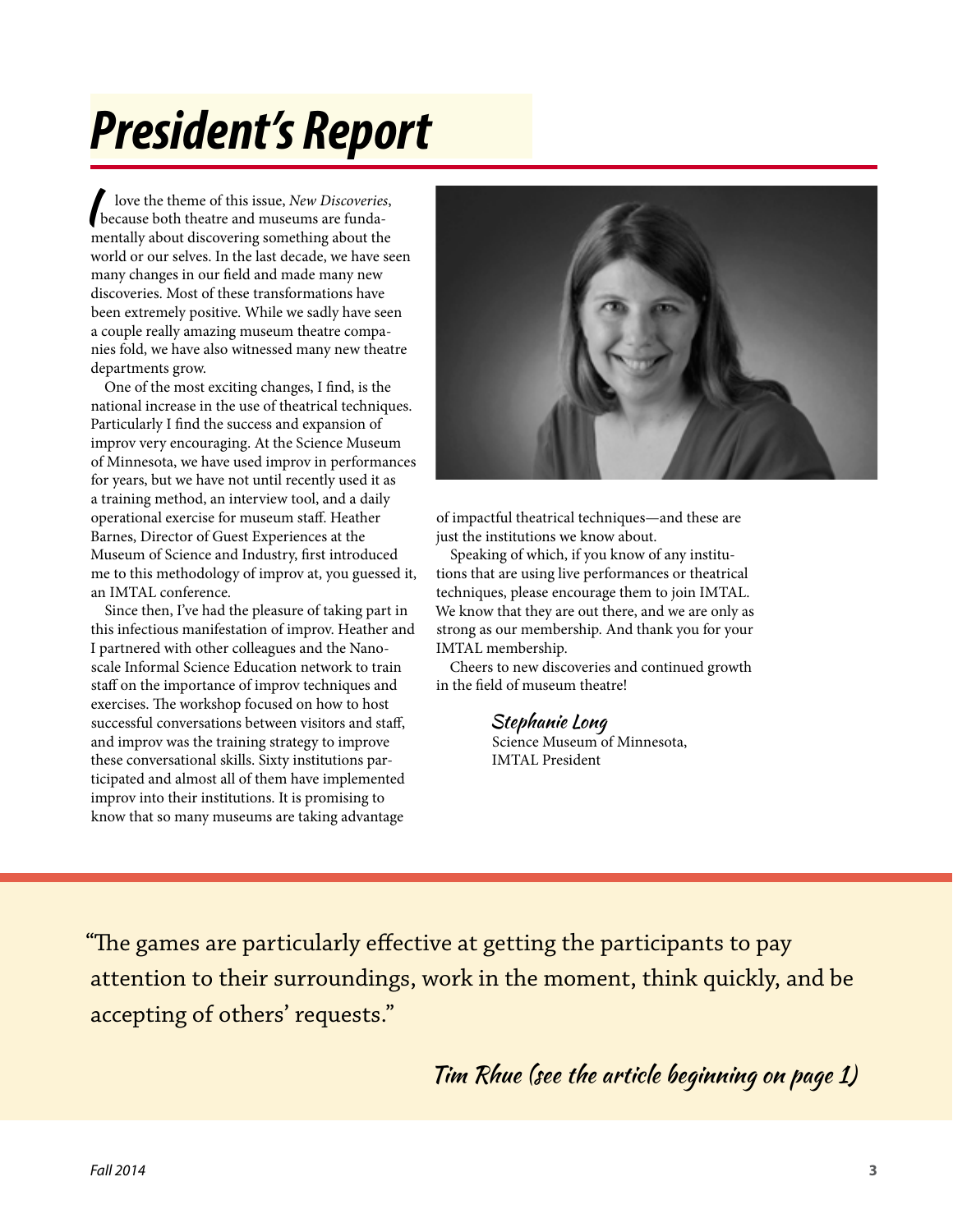

Explainer Training Session, Smithsonian National Air & Space Museum.

Once again, I was intrigued. This time I took the next step to register for the IMTAL conference happening in Washington, DC, that October. It didn't hurt that I wouldn't have to travel anywhere to attend the conference.

There was plenty to learn at the conference. I saw amazing storytelling and use of technology to bring theatre outside the museum walls. I met people from around the world doing awe-inspiring projects. Most importantly though, I learned lessons that I brought home to make my program more effective at fulfilling its mission and make me more efficient at my job.

I took home specific new ways to use improvisational games with the Explainers and examples of games and concrete information on how to run them effectively with my staff.

"I learned lessons that I brought home to make my program more effective at fulfilling its mission and make me more efficient at my job."

The Explainers are high school and college students who come from a number of different backgrounds. Some of them have a little theatre experience, but most don't. They run activities that share some similarities to things done in museum theatre, but their activities aren't what would generally be recognized as theatre. The majority of their work involves running loosely scripted interactive demonstrations, discovery stations where audience members interact with touchable educational items, and brief one-on-one pocket science interactions working with props or exhibits. By sheer number of interpretive interactions with visitors, they are the biggest human face to the Museum, with over 300,000 interactions a year.

As a result of what I learned at the conference, we now use improvisational games in our trainings and our interviews. Most training sessions focused on educational methods incorporate some games which not only keep the students awake, but help teach some of the lessons that we are trying to convey to the Explainers. The games are particularly effective at getting the participants to pay attention to their surroundings, work in the moment, think quickly, and be accepting of others' requests. This has improved the amount Explainers retain at training sessions and improved Explainer/visitor interactions on the floor.

Using improvisational games during interviews has improved the program in a different way. In the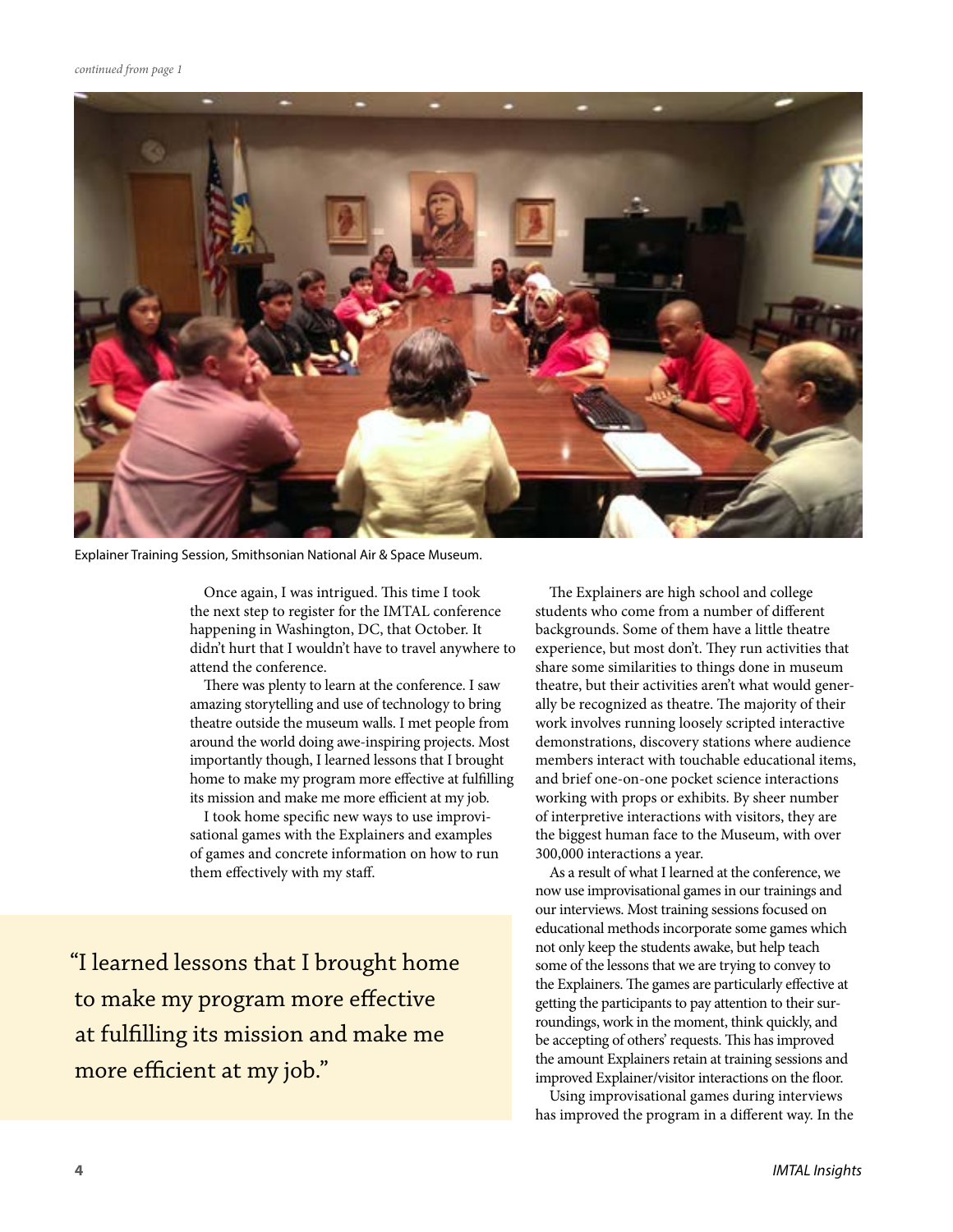$E$ past, I've spent a lot of my time arranging individual interviews with a large number of Explainers. In order to fit these new techniques in, I had to try instituting group interviews. This has had the side benefit of saving me time interviewing and setting up the interviews in the first place. The most important benefit of this new interview style is that I am able to see how the applicants work with other people. Are they friendly? Are they quiet? Are they accepting of others? Do they take a lead? Are they thoughtful practitioners? There is a lot that can be gleaned from watching a group play a game. I'm still evaluating the results of this new interview style, but it is a new tool in my arsenal to select better candidates to work with visitors and figure out which potential Explainers will be able to grow most effectively in our environment.

Timothy Rhue II is the Explainers Program Manager at the Smithsonian National Air and Space Museum, EdCom Chair-Elect of Communications, and a graduate of the GWU Museum Education Program.

### Want to know more about using improv?

Log into the IMTAL website <http://www.imtal.org/home> and in the "Members Only" section, select "Resources" and "Improv Tools."

#### Explainer Training Session, Smithsonian National Air & Space Museum.

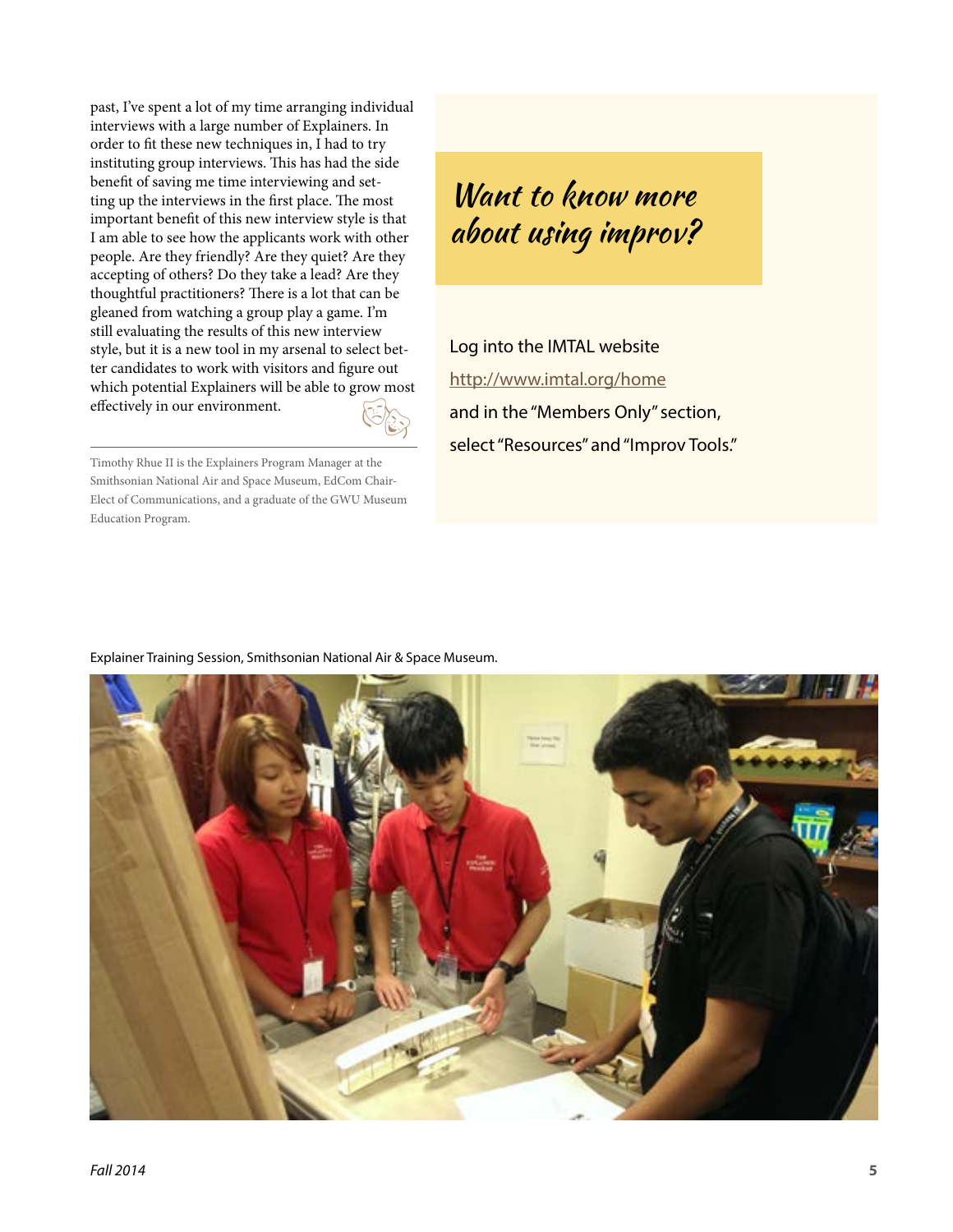## *Interview:* Amber Davis Parham

### by Judy Fort Brenneman

*Our members travel many different paths to museum theatre. I spoke with IMTAL's new Secretary of the Board Amber Davis Parham about her experiences as an actor, museum theatre advocate, and IMTAL volunteer, and what it's been like to launch into a career as a museum theatre professional.*

**JFB:** *You're a new board member, one of the younger officers of the board, too, as well as being newer to the museum field, so I am curious what the world looks like from where you are in your career right now. Let's start with the IMTAL board. Why did you get involved? What convinced you that this is the way to spend your "copious" free time?*

**ADP:** I first learned about IMTAL when I was in grad school. I went to one of Tessa [Bridal]'s workshops at the Children's Museum of Indianapolis in 2011—that was early on in my graduate studies then, as I worked on my thesis, I got more roped into IMTAL. My thesis focused on how museum theatre impacts science learning for family audiences in the context of science and natural history museums, zoos, and aquariums. My interview subjects included many current and past board members, and so I learned more about the (museum theatre) community and organization. I kind of always knew from that experience that I wanted to be involved with the organization at some point in

Amber Davis Parham, Astronaut on Mars, DMNS 2010.

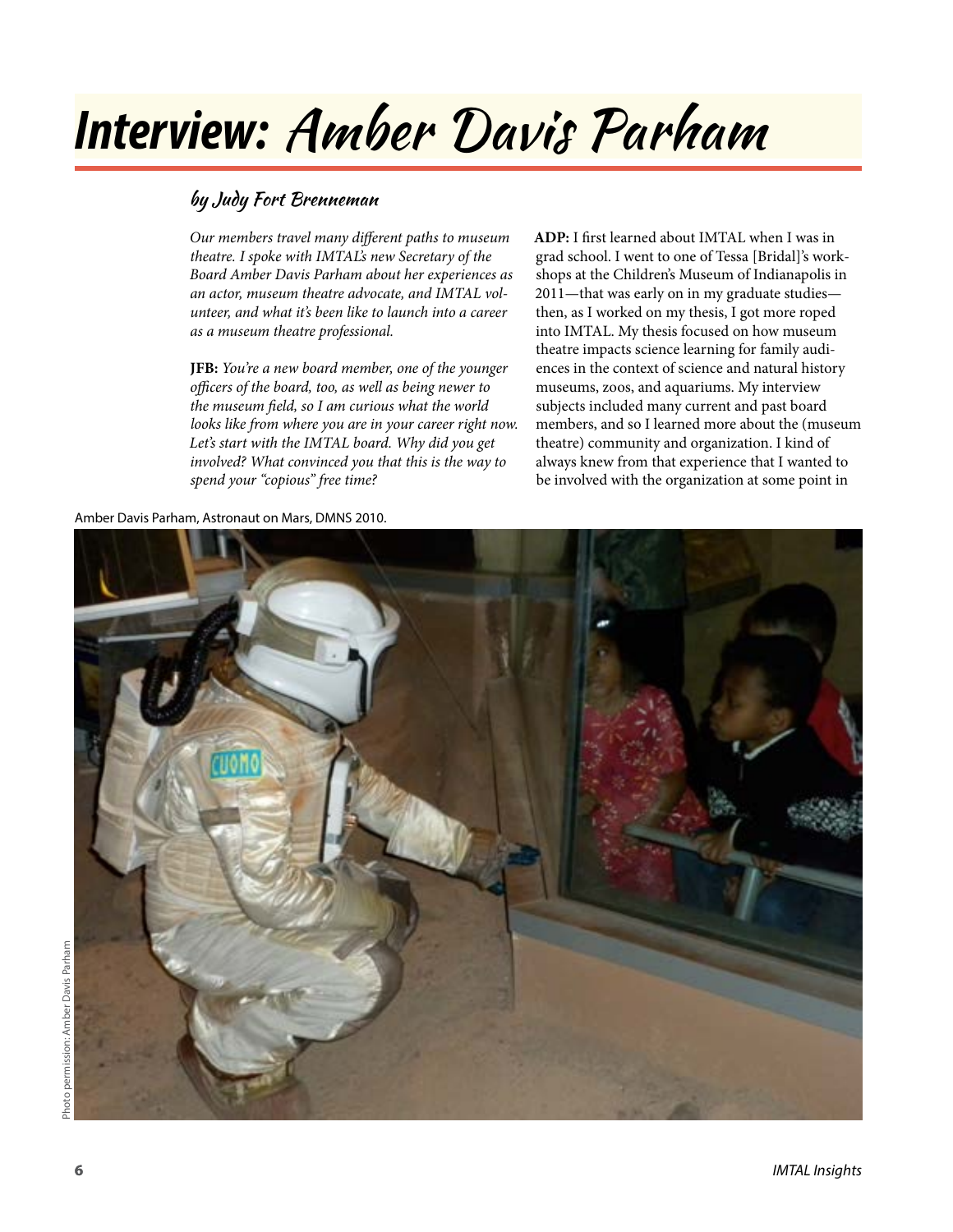time. When the position for board secretary opened, [board member] Doug [Coler] called me and said, "You'd be great, we'd love to have you." I talked it over with my husband, and initially thought, I don't know—this is a big commitment for where I am in my career. But in the grand scheme of things, I decided that it was a really good opportunity for professional growth and a good opportunity to get hooked into the niche market within the museum community that I am most interested in, which is creating museum experiences that engage visitors with theatre. So I decided to give this a try. So far I am really glad that I did. Sometimes it seems overwhelming because there are so many things I have to keep track of, between work, IMTAL, and life, but it is a really great experience and really good professional development.

#### **JFB:** *Has your opinion of IMTAL or museum theatre shifted as a result of your involvement?*

**ADP:** I don't know that my opinion of the Board has changed for what the organization is and stands for, but certainly being on the inside has shifted my perspective of what is involved in running an organization like this and some of the challenges that we face. We are all volunteers, and we are all working a lot and have a lot to juggle. One of the things that I picked up on prior to becoming a board member, and that being on the board has reinforced, is how supportive everyone is of each other. I really appreciate and admire that. I think it is really great that the organization and the folks who are involved in the organization are so willing to share about their own experience in their institution and talk about some of the more challenging aspects of the work that we do or talk about the more triumphant aspects that work really well. Going back to my thesis, I reached out to a lot of different people, and it was such an open and welcoming crew of individuals.

### **JFB:** *What kinds of challenges have you discovered as you've gotten into the work of being a board member?*

**ADP:** One thing that has been a challenge is that there is stuff I want to do to improve the website or our whole social media presence, but it is tough when again, all of us are working professionals at various different capacities with a limited budget or a limited amount of extra time. I don't know how to build a website, so as much as I would like to go through with a fine-tooth comb and make our digital presence a little bit more accessible and clean, it is hard to find the time for that. One of the challenges I have been grappling with is, "What can I do to make small improvements here and there?" I think that's something a number of us struggle with, that desire to do more or do things differently or make improvements but not necessarily having the time, where-with-all, or manpower to make those changes.



Amber Davis Parham, Astronaut on Mars, DMNS 2010.

"It became clear to me, this is what I wanted to do, and I could do it well and be happy."

Photo permission: Amber Davis Parham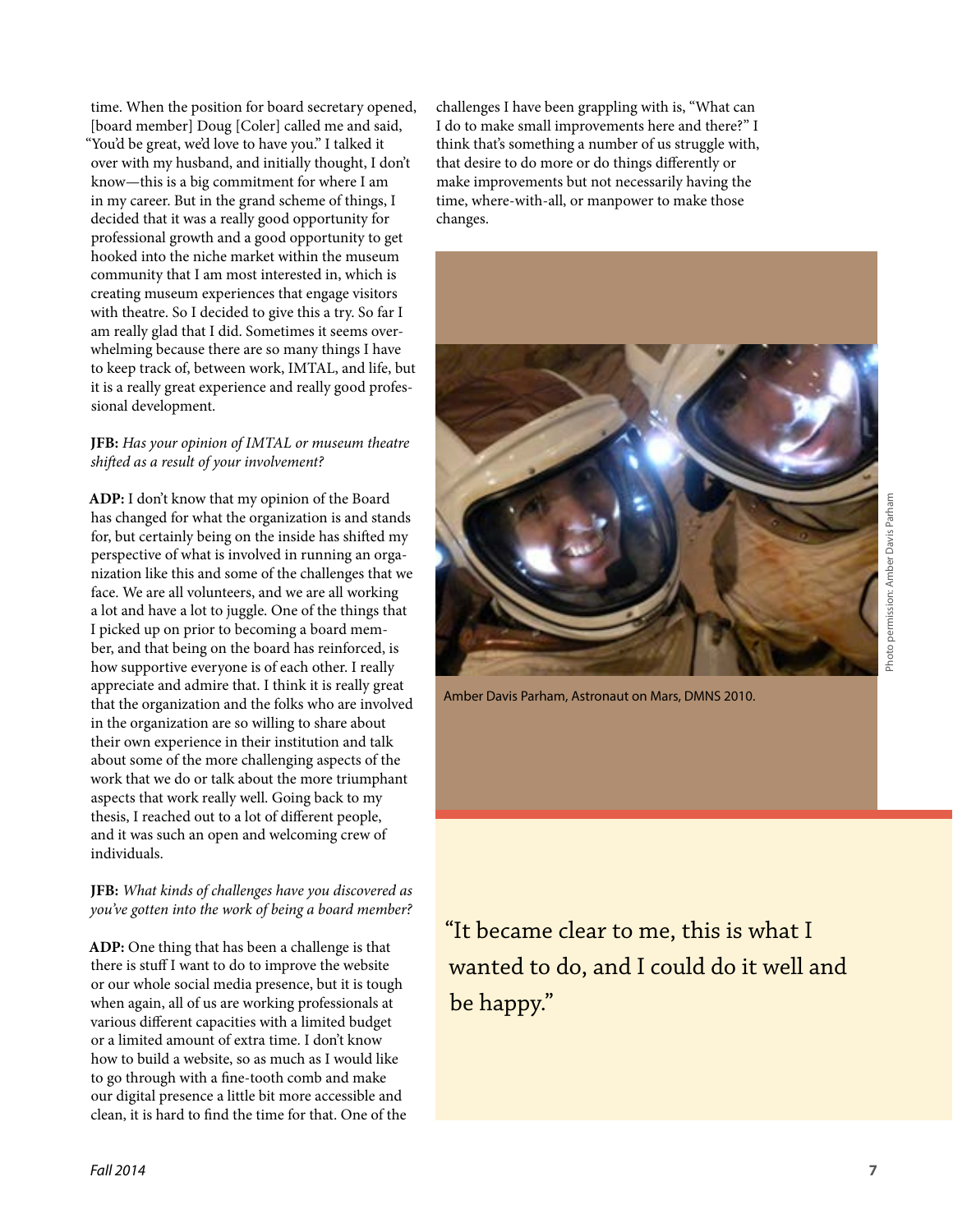

Photo permission: Amber Davis Parham Photo permission: Amber Davis Parham

Above: Amber and Belle, AstroTot Training, DMNS Discovery Zone, 2014. Opposite: Captain Amber Pants in "Pirates of the Human Being: Meet Your Microbial Mates."

**JFB:** *You're right, it is really hard. And I think the drive to want to make those changes despite the challenges grows out of our enthusiasm, too.*

**ADP:** Yes! We are all extremely passionate about the work that we do, and I think in a lot of ways we have the idea that this is one of the best approaches—I mean it is, right?

**JFB:** *Yes, absolutely!*

**ADP:** We are an enthusiastic bunch and incredible advocates of the work that we do, and I think that is a nice aspect of the organization.

**JFB:** *What got you into this field to begin with—the world of non-formal education or interpretation as well as museum theatre, specifically?*

**ADP:** Not necessarily a traditional path, which I think is the case with most people who are in the museum field. When I was in middle school I

decided I wanted to be an actress. I wanted to do that professionally and be in Shakespeare companies around the country. That sounded amazing to me at the time. Becoming a professional actor was my goal and dream through high school and college, though in college I did a mixture of liberal studies and theatre and graduated with a Bachelors in Drama with a performance emphasis.

I am from California originally, but when I graduated from college, my mom was very particular about, "Don't come home—not that I don't love you, but you need to go out and experience the world a bit." And I knew staying in the Bay Area wouldn't really allow me to do that, because I would need to work too much to support my habit of being an actor. I didn't want to live in New York, and I didn't want to go to L.A.; those places were not part of my personality. I settled on Denver and came here right after graduation. I auditioned for a lot of shows and got a part-time job as a teaching assistant at Denver Academy, working with sixth graders who were struggling with learning challenges and other social challenges. I always really enjoyed working with kids, and I spent a lot of time as a babysitter and a nanny during that year as well. Working at the school, in that formal educational environment, I discovered that I enjoyed being a teacher/mentor type for the kids, but the formal part didn't really mesh very well with me.

During this time I was bringing one of the kids I nannied to the Denver Museum of Nature and Science on a regular basis, and I happened to get cast in a show where one of my castmates worked at DMNS. The school year and my job at the school were coming to an end, and it turned out DMNS was looking for Discovery Facilitators to work in an exhibit called the Discovery Zone, interacting with early childhood and young visitors. I ended up getting hired on there, and that transpired into also working there as an actor. I was a Discovery Facilitator/Actor for about two years, rotating between the Discovery Zone, Space Odyssey, and Expedition Health. It was super fun just being able to teach and engage and interact with people in a much more informal way and tap into the skills that I had as an actor.

After I was there for two years, towards the end of that time I was starting to feel like I needed to go back to school and do something different. I really grappled with what that would be for a long time. "Do I want to go to grad school for theatre, my long time dream?" Then I had this realization that if I went to graduate school for theatre, I was going to graduate, be in debt, be looking for work, and auditioning for shows, which I already had been doing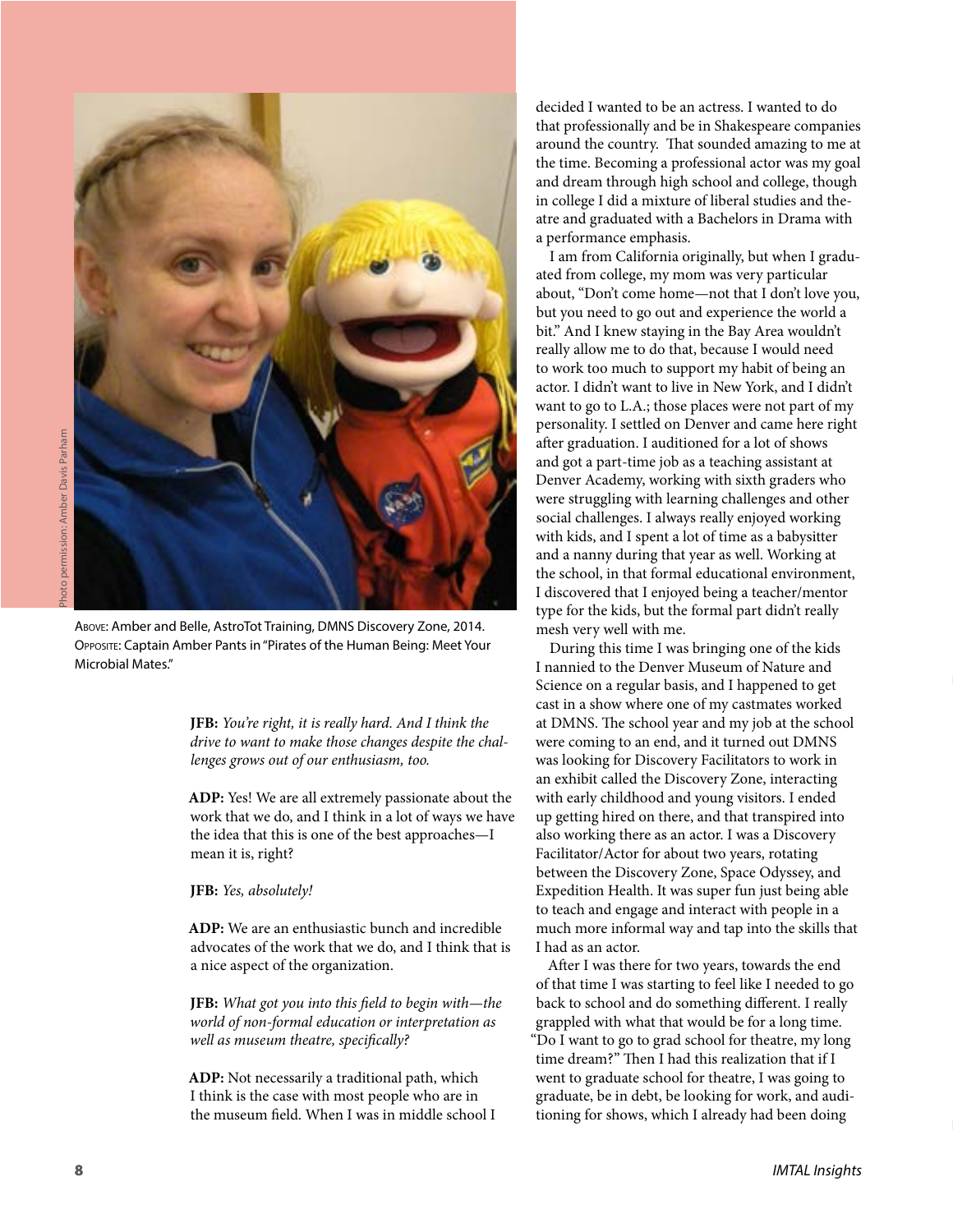for three years. I really didn't want to do that again! But, there is this great thing that I can do at the museum and that uses theatre and education, that I get paid for, and it is regular, and I don't have to move all over the country. I was back in California over the holidays, visiting my family, and we went to the California Academy of Sciences in San Francisco. It was their new building—they have this really cool living roof, and a rain forest exhibit that you walk through on multiple levels—and I was really inspired. I got to wondering what kind of jobs they might have, and I found a position that sounded like a good fit, dealing with the public and building programs, but it required a Master's degree. It became clear to me, this is what I wanted to do, and I could do it well and be happy. I did a simple Google search for museum studies, Master's Degrees, and the John F. Kennedy University Museum Studies program, based in the Bay Area in Berkeley, CA, popped up. I read the descriptions and the background of the professors and I was like, okay, that is where I want to go. And the rest is history.

During grad school I was required to complete two internships. The first internship was focused on researching the use of theatre in science based institutions, in particular aquariums and zoos, but I also looked to other types of institutions for examples. I got to go on a lot of site visits as well and see a lot of examples of museum theatre and programs that used theatrical technique. As part of my first



"I have come back into it with a really different perspective about what it means to be a museum educator."

internship at the Aquarium of the Bay, I got to go to Tessa's workshop in Indianapolis. I also put together a survey and sent it out to a bunch of folks on the AZA education listserv as well as through ITMAL and got fifty responses or so with information about various organizations that either were using, had used, were currently, or hoped to use theatre and how they were using it, so that was pretty cool.

The second internship was less theatre based—it was a smaller, space science institution, so I got to wear a lot of hats. I helped with developing some evening adult programming, was able to provide feedback for partnership work they'd done with an outside theatre company, and I did a training for some staff about using improv techniques, applying those to engaging with visitors. As my graduate studies came to an end, my thesis culminated in many of the things we talked about in school, but I was really able to tailor it to my interests in using theatre as an educational tool.

Another positive aspect about the graduate program was that they encouraged students to get involved in professional organizations, attend conferences, and get involved with the community. It really enhanced the general learning experience. I think a really important component of being a professional in this field is being involved with organizations like IMTAL or AAM or other regional professional organizations.

*JFB: In many ways, you have been doing parts of this for a long time now, and in other ways you are very much a newbie. As you look at the field and where you are now in terms of your career, what kinds of things do you see changing? What kind of discoveries are you making that someone at the earlier stages in their career might be facing—exciting, challenging,*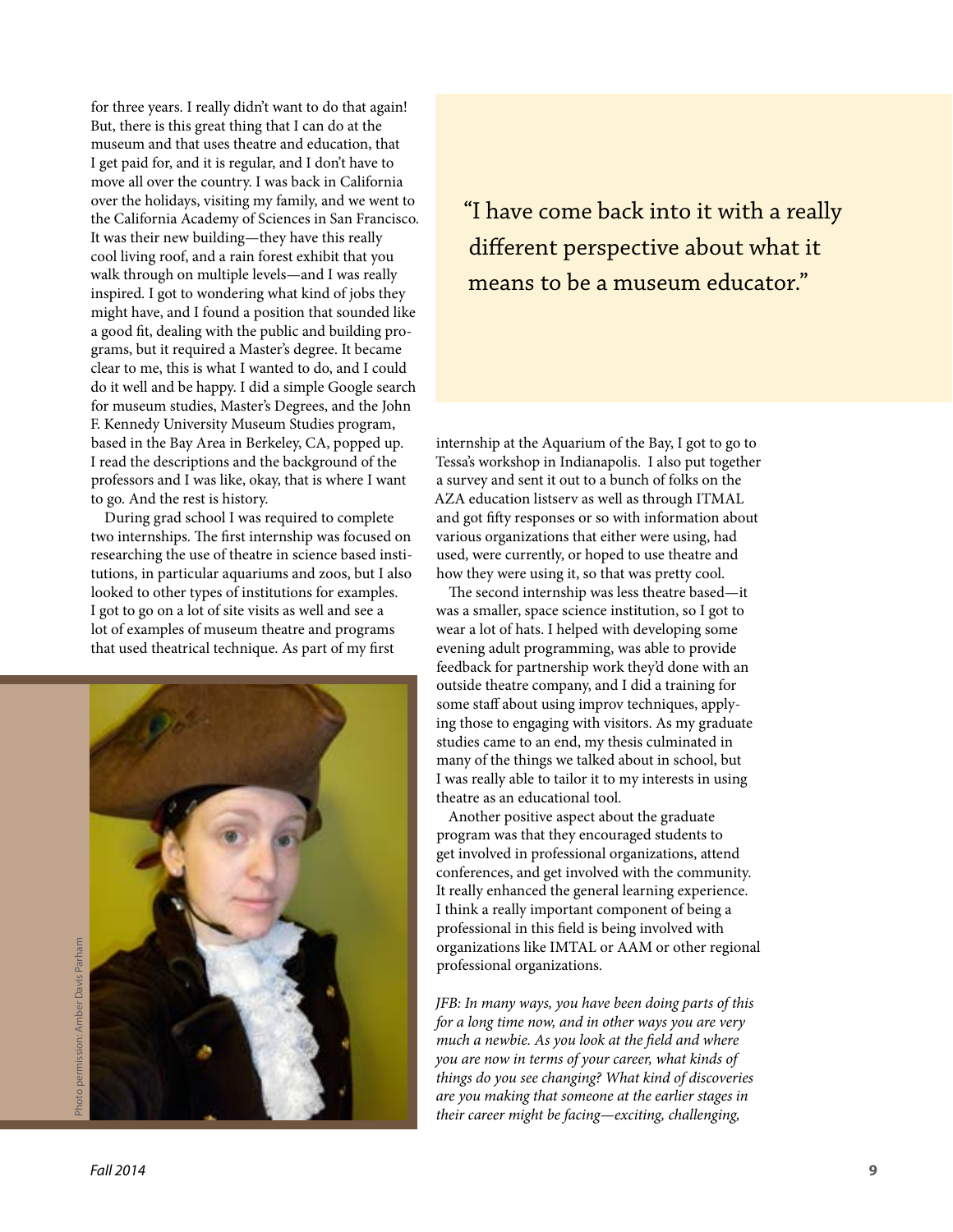### "[W]e have only scratched the surface with the evaluative studies we have been doing."

*anything you see coming that might not have been around even ten years ago?*

**ADP:** One of the things that has been challenging since finishing school is that a lot of the work experience that I have so far has been predominantly entry-level. I really have the desire to move forward and move upward into a slightly higher position, where I have more of an ability to make change and influence the direction that things go. So far, it is hard to get into those positions that have a little bit more authority, that mid-level. I am not ready to be the manager or a coordinator yet. But an assistant manager or assistant coordinator, I am totally there. I have the skills; I am totally capable, and I can learn, but for various reasons, those positions are not available. Either someone is already in those positions, or twice I've had a great interview and had a really good connection with the people, and they chose an internal candidate instead—which in the grand scheme of things, I totally get it. I understand why they made the choice that they made.

Now I have two jobs at two institutions. At one, I am back in my old job that I did for two years with a slightly different position name, but essentially I do the same thing. A lot of it is the exact same programming that I did four years ago, and it is interesting.

For some people, coming back to something that is common and familiar might be uninviting or less exciting. For me, I have come back into it with a really different perspective about what it means to be a museum educator. I feel I have a much stronger sense of what the bigger picture is as far as the overall goals of the institution. Previously I didn't really understand the theories behind what we were doing; it was just cool. And now, I have this much more grounded theoretical understanding and academic understanding of what it is that we are doing. I think that makes me a stronger educator and engager, so I am hopeful that will grow into a higher level position that has a bit more responsibility. I am making

an effort to step up when there is an opportunity to volunteer to help out with something or work on a project or a brainstorm, staying a little bit extra. Doing things like that to demonstrate that I am capable and willing, and hopefully that will pay off in the end with a more full-time position.

**JFB:** *Part of what you want is the excitement and continual learning. It is not ambition as in, "I want to rule the world"; it is ambition in the sense of, "Let me show you what I can do . . . there is so much more I can offer."*

**ADP:** That desire to be more involved in the creation of the programming at both DMNS and Butterfly Pavilion, to update our training materials—at Butterfly Pavilion, I'm only there one day a week, and at DMNS, I'm there four days a week, but I'm on the floor. Sometimes we barely have time to check our emails. What little time we have, we spend learning new programs and researching whatever subject to get a better grasp of science or health or whatever it may be. To be able to contribute in a larger capacity—without being full-time, I can't do that yet.

**JFB:** *When you step back from the demands of your day-to-day work, what do you see or hope to see in terms of museum theatre overall?*

**ADP:** I think there is a lot of really tremendous museum theatre out there, and there is also some really bad museum theatre out there. And part of the role I see it playing is to better define what museum theatre is—but not to the extent that it puts it in a box, because it is so fluid, and there are so many different approaches that rely on theatrical skills and techniques. Further establishing, "This is what museum theatre is" is important—and the big thing that came out of my thesis research was the realization that we have only scratched the surface with the evaluative studies we have been doing.

I think that is really key. In my research I found one extended length, longitudinal study that came out of the UK. Otherwise the majority of the evaluation studies I came across, mostly from science based institutions, were assessing the impact of museum theatre, but it was all primarily surface stuff, asking: What did you learn? What did you not like? How did you find out about the program? I would love to be able to find a way to better measure the impact of museum theatre.

I also think that there is a disconnect between museum theatre professionals and evaluators. During the interviews for my thesis, everyone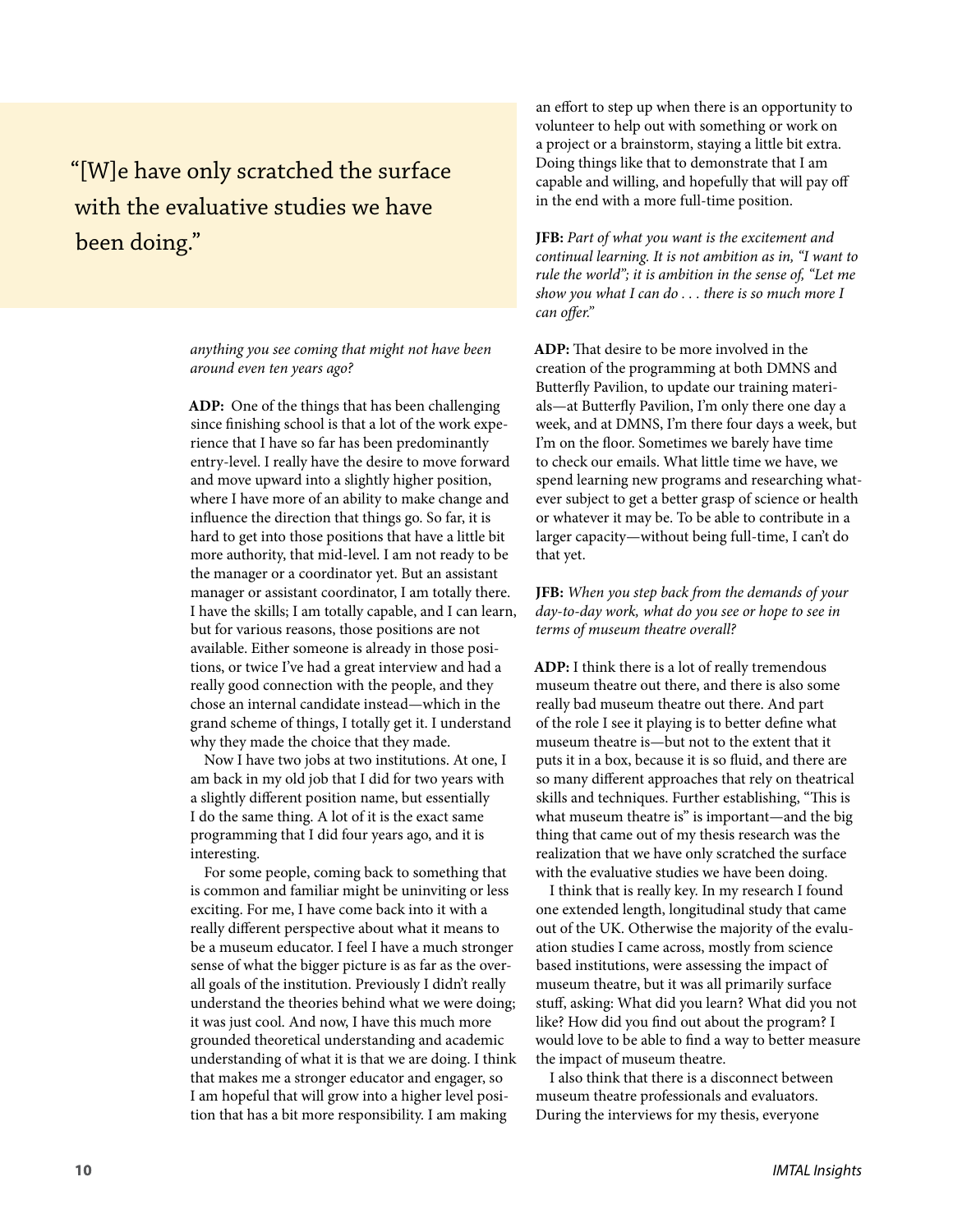agreed that evaluation is really essential, and that we need more of it. And then I would ask, "What techniques or approaches do you use to assess museum theatre or to evaluate your programming?" And most of them would say, "I'm not really sure, you should talk to our evaluator," or "We don't have an evaluation team," or, "We did evaluate this one program, and after we saw the results we threw them out." So there is this disconnect. We know we need more evaluation, but we don't know how or don't have the bandwidth to do it. That's a key missing part of the work that we do, because having documented information and data that says this impacted X amount of people, and we went back and talked to them three weeks later, and five weeks later, and a year later, and they still have that recollection or memory or whatever—that is really important.

We have a tremendous amount of anecdotal evidence that museum theatre is a successful approach for education and a successful approach for engaging visitors.

**JFB:** *What you hope the field will begin to do is actually give the people who are creating and presenting these kinds of programs the tools to actually do—and understand—evaluation.*

**ADP:** A lot of museum professionals say that yes, evaluations and evaluative studies help with funding; it justifies the need for this program. I can talk all day about how great museum theatre is, but until I turn that into data, our funders aren't go to go, "Oh, that was a lovely story, here is a check for a hundred thousand dollars....'

**JFB:** *There is a stronger push to have data-supported educational approaches in academic settings; it strikes me that you are identifying that same problem in museum theatre. It is just a matter of figuring out who is going to do them, how we are going to do them, and how we get everybody talking together so that information gets shared effectively.*

**ADP:** It is a big question. I don't know if there is one ultimate way to assess a program, but it is important, and it is necessary, and it needs to be done more. There are so many different puzzle pieces that it is tough to wrap your mind around it all. I hope that as a bigger, broader field and broader community, we can work together to move forward together in finding techniques that *do* work for analyzing and assessing the type of work that we are doing.



"We are all extremely passionate about the work that we do."

Amber and Belle, AstroTot Training, DMNS Discovery Zone, 2014.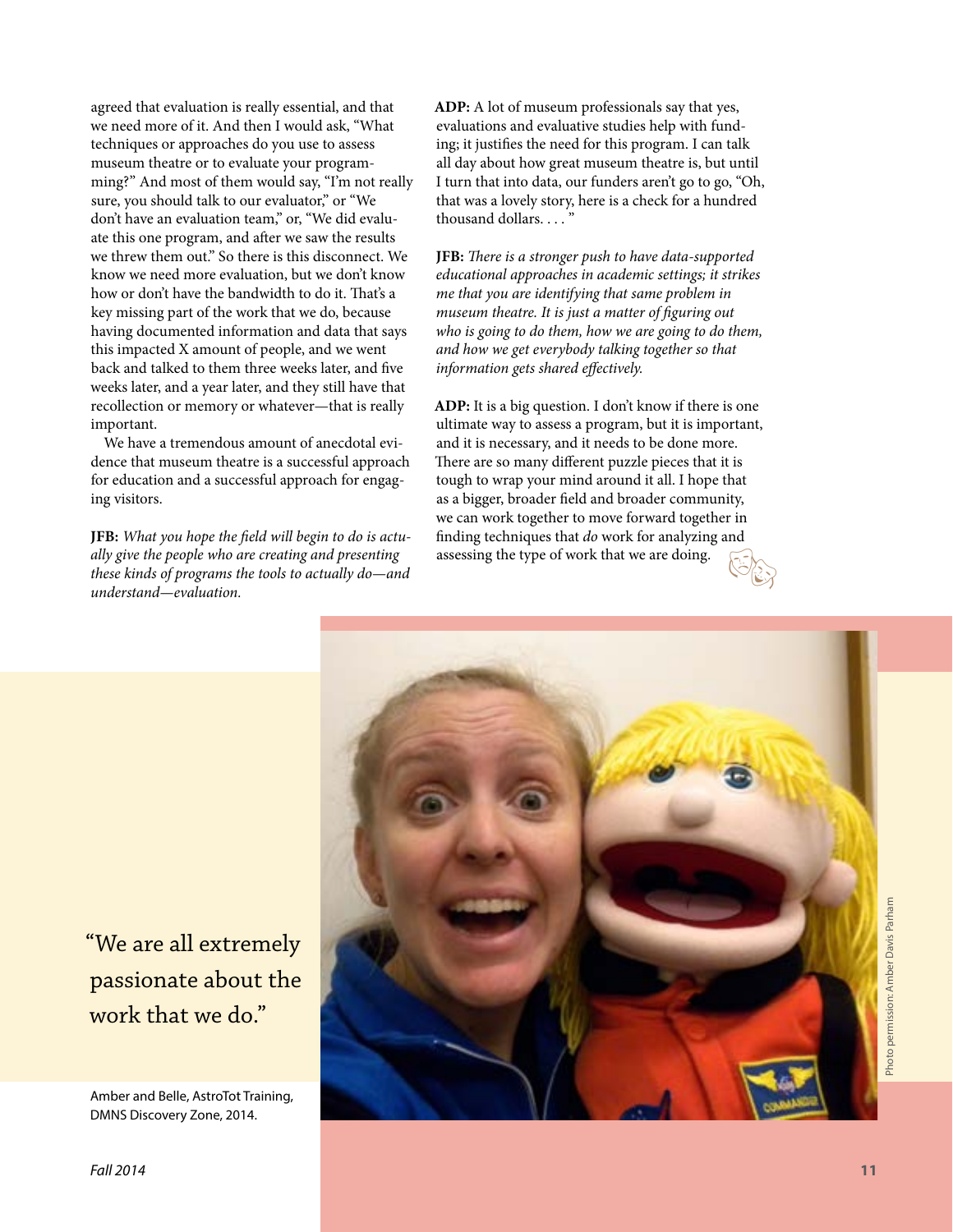## *Enhanced Vision*

### Museum Theatre and MSI's Coal Mine Tour

### by Carla Bruton

Senior Coordinator, Guest Experiences Museum of Science and Industry, Chicago

Jow do you keep an exhibit dating from 1933 fresh and relevant?

How do you meet the changing needs of students, education, and modern society?

How do you continue to "inspire and motivate children to achieve their full potential in the fields of science, technology, engineering, and medicine"?

At the 2014 American Alliance of Museums conference, Carla Bruton, Senior Coordinator of Guest Experiences of the Museum of Science and Industry (yes, the same MSI hosting the IMTAL conference

that begins Sept. 28) led audience members on an overview of MSI's Coal Mine Exhibit that demonstrated how MSI uses museum theatre to do all this and more.

The Coal Mine Exhibit has been part of MSI since the museum's beginning. Philanthropist and thenchairman of Sears, Roebuck and Company Julius Rosenwald was inspired to found MSI after visiting Munich's Deutsches Museum with his young son. Young Rosenwald was captivated by the museum's exhibits that moved, with buttons to push and levers to operate, including a hands-on coal mine exhibit.

MSI's mission then as now is to inspire the inventive genius in everyone. The Coal Mine Exhibit (Old Ben #17) was the first interactive experience to be featured when the museum opened in 1933.

The exhibit, brought to the museum from Johnston City, Illinois, was designed to support the use of live interpretation. The first tour guides were actual coal miners from Johnston City, Illinois. Over time, the Coal Mine Exhibit has been enhanced by

> exhibit expansion, annual maintenance, and the guest engagements (interactions between guests and MSI Facilitators) provided during the tour. And, although the museum's central mission has remained the same, how MSI uses its guides and the Coal Mine Exhibit to further that mission has evolved.

> The tour itself begins by descending "600 feet" on a simulated ride underground aboard the "man cage." Guests are guided through what looks like a real coal mine; they see actual mine equipment and machinery that are over 50 years old. The overall tour focuses on the story of coal mining and the evolution of technology used in mining coal. Guests enjoy a brief ride on the "man trip train" to the active face of the Coal Mine. The end of the tour focuses on modern

MSI Coal Mine Exhibit, 1933.

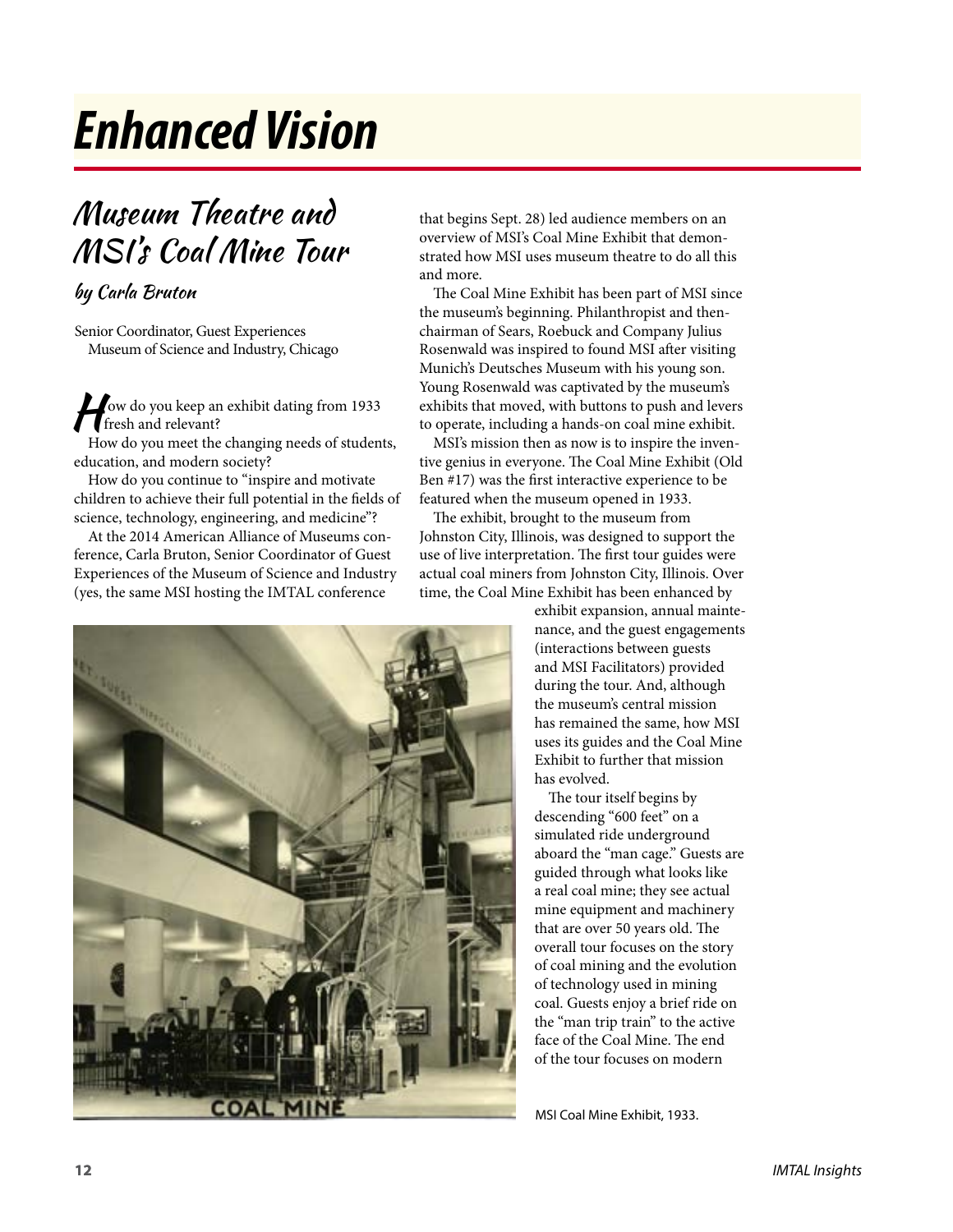## "[T]he commitment to enhance that vision required a change."

technology, primary uses of coal, and coal byproducts used in our everyday lives, such as toothpaste and Twinkies. A small display at the exit focuses on cleaner coal technology and addresses environmental concerns. This reiterates the vision of the museum to inspire and motivate children, with a focus on engineering by showing them how technology has made coal mining safer and more efficient.

Until 2007, "Facilitators"—interpretive tour guides—followed a strict script to deliver the Coal Mine Exhibit program. In 2008, MSI launched an initiative to improve and expand its STEM programming "to inspire and motivate children to achieve their full potential in the fields of science, technology, engineering, and medicine."

MSI remains committed to using live interpretation, storytelling, role playing, and immersive experiences as tools to fulfill the vision of the Museum, but the commitment to enhance that vision required a change in how they presented their programming. That, in turn, required a change in how they train their Facilitators.

MSI Facilitators have a wide range of experience in science, theater, education, and customer service. Training is designed to set up all Facilitators for success, from the quiet science guy to the extraverted customer service person. Facilitators participate in a one-week training that includes theater techniques, improvisation, content, and guest interactions. They also receive ongoing coaching and professional development.

MSI issues a script and outline to each Facilitator giving the tour. The script isn't meant to be "memorized and delivered"; instead, it and the outline are designed to help set the standard expectation for all Facilitators giving the tour.

Facilitators practice improvisation techniques daily as a training tool to develop skills in quick thinking, listening, and the supportive role of "yes and." This training allows Facilitators to adapt tour content to a range of ages, experiences, and educational backgrounds without sacrificing the content.

New Facilitators also observe trained Facilitators giving tours and partner with them to practice. Once Facilitators successfully complete training, they are cleared ("MSI certified") to give tours without being shadowed.



MSI's program leadership team members coach Facilitators regularly as well as provide feedback on their tours. For ongoing professional development, multiple Facilitators attend the Coal Education Conference held annually in Whittington, Illinois. During the conference, Facilitators participate in workshops with coal engineers, geologists, and teachers, and they visit a real working coal mine.

This opportunity allows the Facilitators to gain real world experience. It also enhances their facilitations by providing references and knowledge that can be used to add content to their tours.

Time for ongoing research is built into the Facilitators' schedules, too. When someone uncovers Carla Bruton, MSI Coal Mine Exhibit.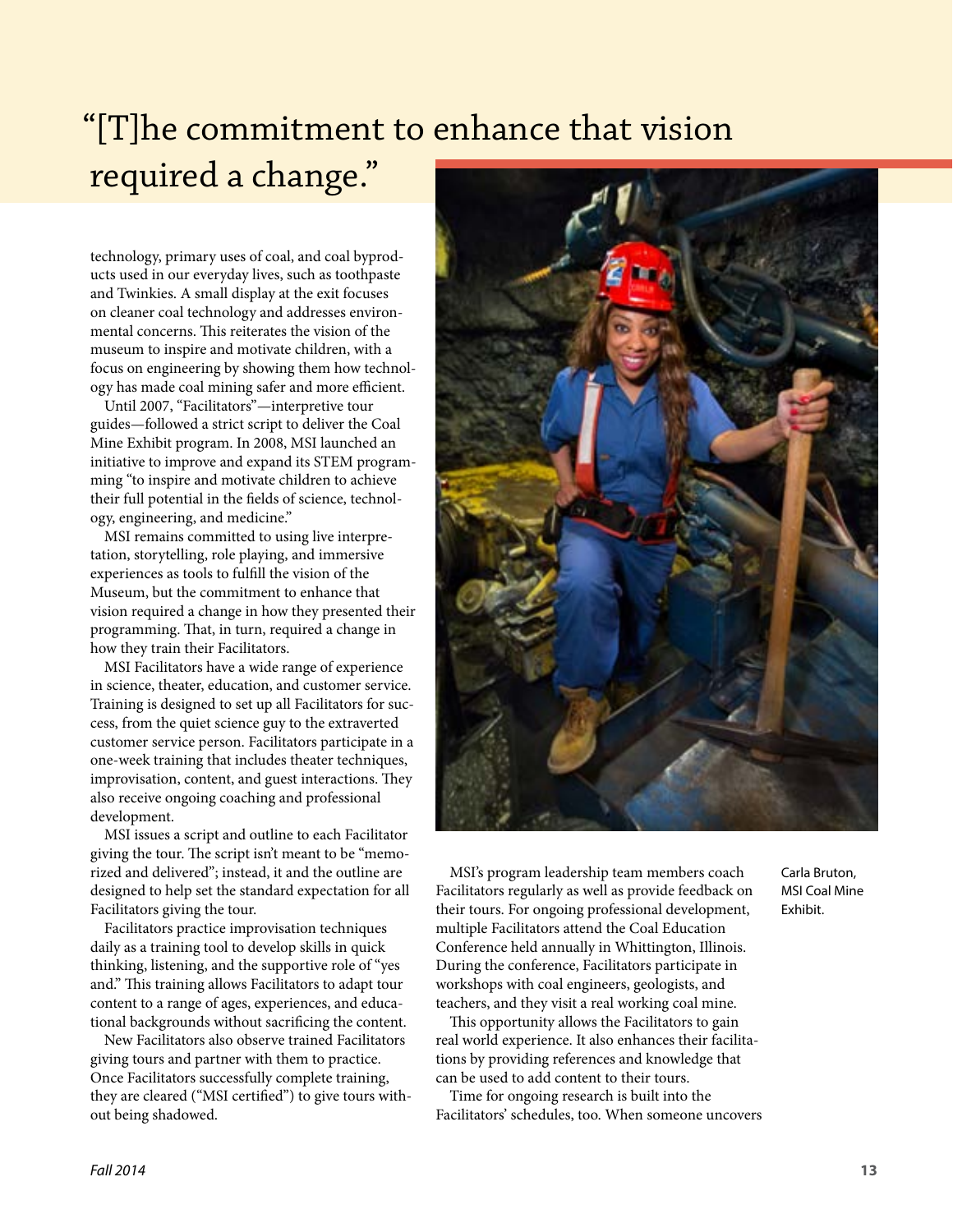

Old Ben #17.

"Training is designed to set up all Facilitators for success."

Coal Mine exhibit photos by J. B. Spector, courtesy of Museum of Science and Industry.

new content they'd like to include in the tour, it's vetted by the leadership team and, once verified, the Facilitator is cleared to use the new material. This helps keep the Facilitators engaged in the topic and at the same time, keeps the program fresh and current.

The shift in Facilitator training and program delivery, like any change, presented some challenges. One important aspect of making the transition work—which is also central to the ongoing success of the program is being very strategic. When the team rolls out something new, they don't just say, "Here's the outline, do it"; they work intensely on everything that goes into a successful program, from guest readiness to how to bring content, museum theatre techniques, and the musuem's central mission and vision together in ways that are fun, educational, and have that all-important emotional connection. Bruton notes that the new approach involves ongoing support on leadership's part, but the reworked programming approach is so successful, that it is clearly worth it.

The Coal Mine Exhibit sets the stage, but MSI Facilitators bring it to life. Guests continue to rave about MSI Facilitators giving

the tours; MSI receives positive feedback online throughout the year, for example, "The Coal Mine tour was very educational and the guides for these tours were so good. I suppose they may be college students but they were so informed and professional. The museum must have a great training program."

The MSI Coal Mine Exhibit has inspired guests for 81 years and continues to be one of the most iconic—and popular—exhibits in the Museum. In 2013, 143,362 guests visited the Coal Mine, and 2014 is on track to exceed 2013's numbers.



*Carla Bruton works on the leadership team in the Guest Experiences department. She previously worked in various roles throughout the museum, including facilitating, coaching, training, and creating multiple programs.*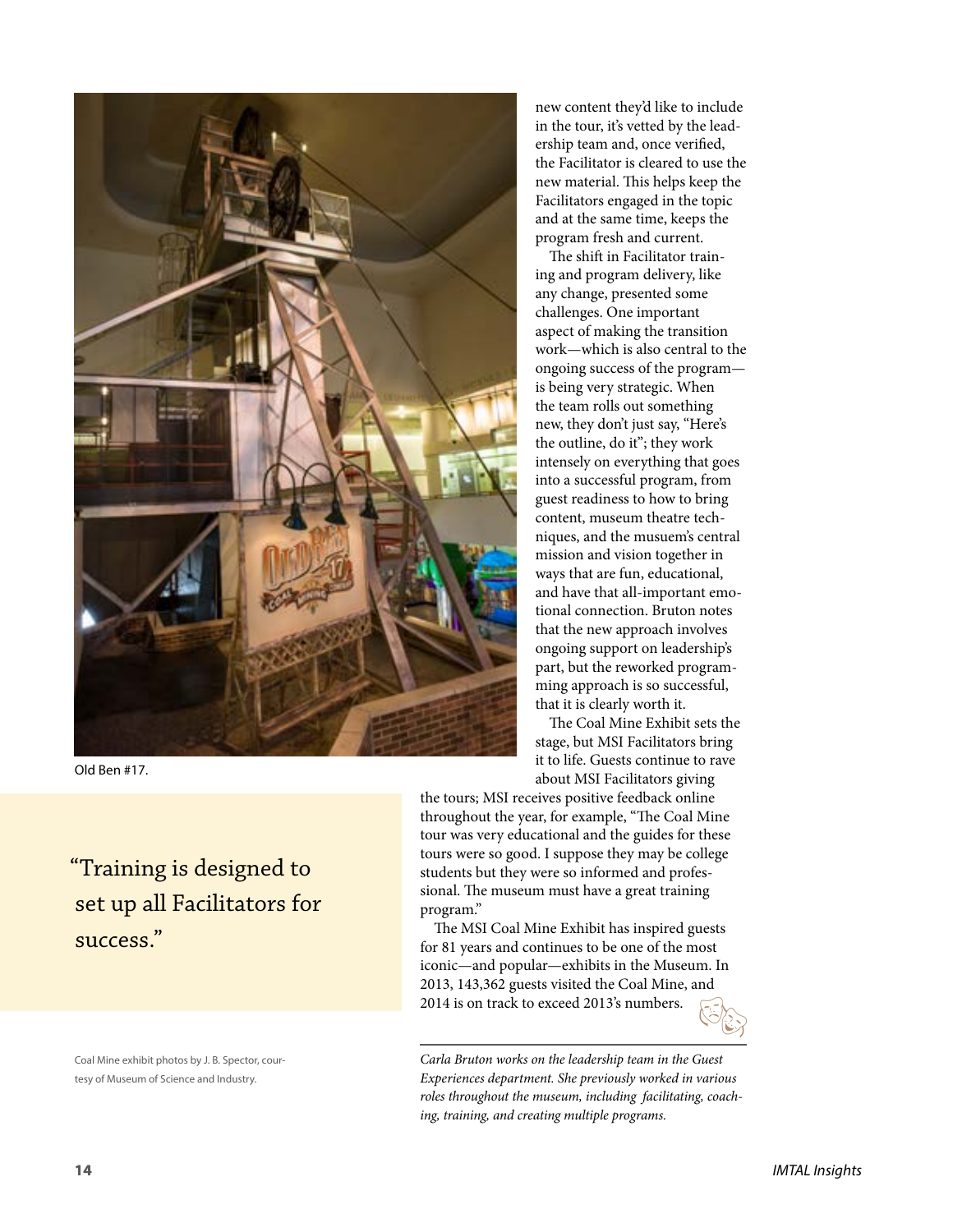



Interested in seeing the Coal Mine Exhibit and learning more about MSI's approach?

Join us at the IMTAL 2014 conference, Sept. 28 through Oct. 2. Pre-registration is closed, but same-day registration will be available on-site during the conference. More information: [http://](http://imtal.org) [imtal.org](http://imtal.org)

1: Coal Mine tunnel. 2: Longwall machine.

### *Announcements & Calls for Submissions & Auditions*

#### **Conferences and workshops**

**Sept. 28–Oct. 2, 2014:** *IMTAL-Americas Regional Conference*, Museum of Science and Industry, Chicago, IL. (Pre-conference is Sept. 28, noon to 6 p.m.) Details and registration:<http://imtal.org>

**Oct. 18–21, 2014:** *ASTC (The Association of Science-Technology Centers) Annual Conference*, Raleigh, NC

**Nov. 18–22, 2014:** *National Association for Interpretation (NAI) National Workshop*, Denver, CO

<http://interpnet.com>

including:

• Nov. 22, 2014: *Better than Broadway: How to use theatre to create and present amazing interpretive programs:* A 3-hour intensive mini-workshop co-presented by IMTAL and CILH (Cultural and Living History, a Section of NAI) members Judy Fort Brenneman, Simone Mortan, Bill Weldon, and John Luzader. • Nov. 20, 2014, 7:30–9:30 p.m.: *Most Misunderstood Characters*: An evening event where the audience and a panel of judges determine which of the performers is truly the most misunderstood. Open to all NAI conference attendees; performances by audition/proposal or invitation only; For more information or an application, contact Bill Weldon, [bweldon@cwf.org](mailto:bweldon@cwf.org), or Jerri Spellman, [lmow2@comcast.net.](http://mailto:lmow2@comcast.net)

### **Feb. 8–13, 2015** *Anza-Borrego Nature Writing Retreat,* Borrego Springs, CA

<http://www.theabf.org/retreat>

A week-long writers' retreat offering time to write and reflect in the vast and inspiring landscapes of Anza-Borrego Desert State Park. Enjoy daily focused sessions, individual feedback, one-on-one guidance, and explorations in the Park. Led by Judy Fort Brenneman, IMTAL's Publications Officer and owner of Greenfire Creative, LLC.

### **Call for Submissions**

### *Submit articles, news, and ideas for the next issue of Insights!*

We're looking for articles, opinions, and news about events, programs, your site, and your self. Articles and opinion pieces can be from 250 to 3,000 words long; must be in MS Word format (.doc preferred, please); and it would be really nice if you could format your file to be double-spaced, first paragraph indented, 11- or 12-point Times New Roman or similar. But the most important thing is to send us your article, opinion, or news: to [pubsofficer@imtal.org](mailto:pubsofficer@imtal.org) no later than Dec. 15, 2014). *(It doesn't have to be perfect; it just needs to be reasonably coherent. If we have questions, we'll contact you.)*